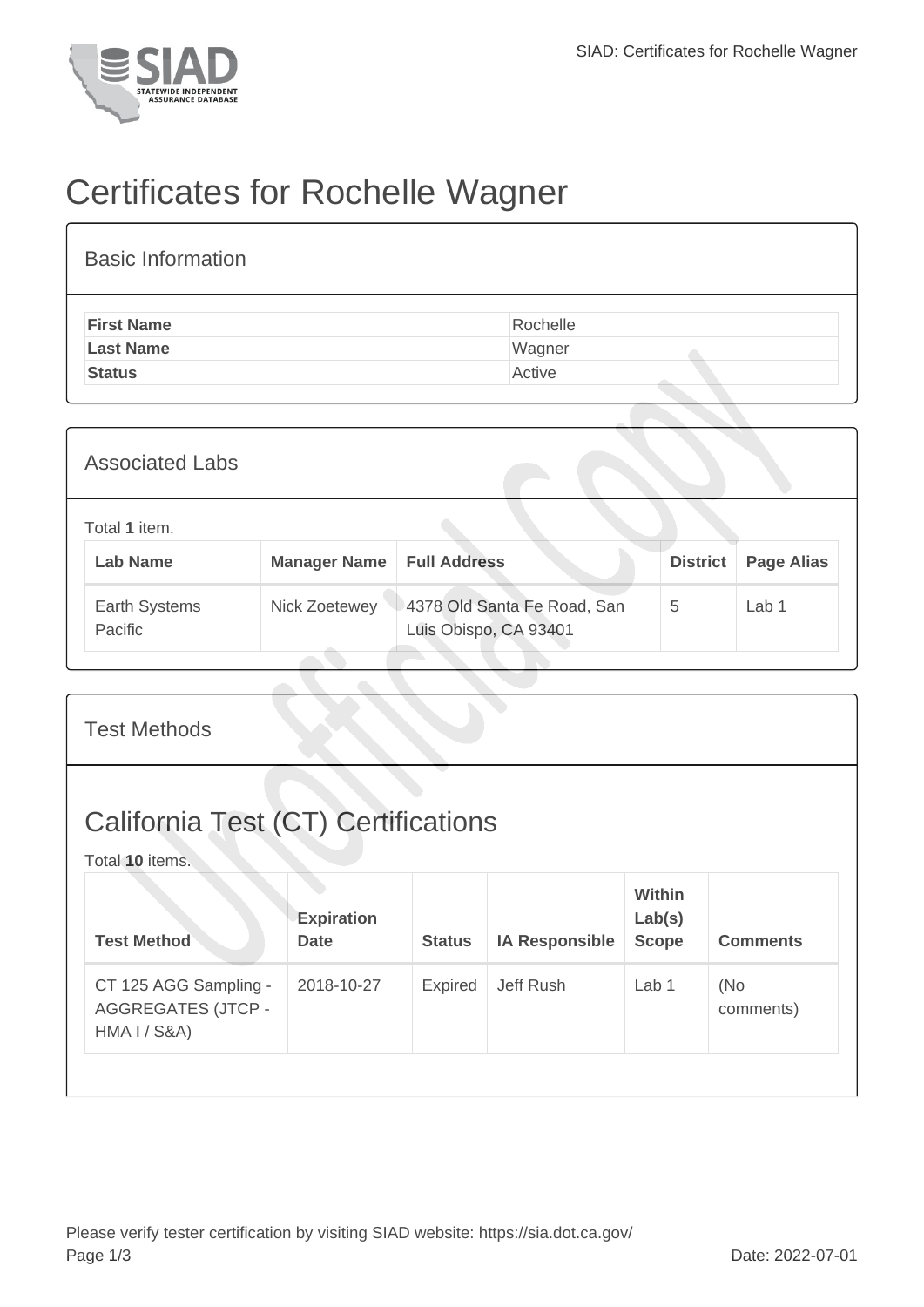

| <b>Test Method</b>                                                    | <b>Expiration</b><br><b>Date</b> | <b>Status</b>  | <b>IA Responsible</b>  | Within<br>Lab(s)<br><b>Scope</b> | <b>Comments</b>  |
|-----------------------------------------------------------------------|----------------------------------|----------------|------------------------|----------------------------------|------------------|
| CT 231 Relative<br><b>Compaction - Nuclear</b><br>Gage                | 2018-10-27                       | <b>Expired</b> | Jeff Rush              | Lab <sub>1</sub>                 | (No<br>comments) |
| CT 504 Air Content of<br><b>PCC - Pressure Method</b><br>(JTCP - PCC) | 2021-11-12                       | <b>Expired</b> | Richard Hibbard        | Lab <sub>1</sub>                 | (No<br>comments) |
| CT 518 Unit Weight -<br>PCC (JTCP - PCC)                              | 2021-11-12                       | Expired        | <b>Richard Hibbard</b> | Lab <sub>1</sub>                 | (No<br>comments) |
| CT 533 Ball Penetration<br>- PCC                                      | 2018-10-27                       | Expired        | <b>Jeff Rush</b>       | Lab <sub>1</sub>                 | (No<br>comments) |
| CT 539 Sampling Fresh<br>Concrete (JTCP - PCC)                        | 2021-11-12                       | <b>Expired</b> | <b>Richard Hibbard</b> | Lab <sub>1</sub>                 | (No<br>comments) |
| CT 540 Making<br>Cylinders - PCC (JTCP -<br>PCC)                      | 2021-11-12                       | Expired        | <b>Richard Hibbard</b> | Lab <sub>1</sub>                 | (No<br>comments) |
| CT 543 Air Content of<br>PCC - Volumetric<br>Method (JTCP - PCC)      | $2021 - 11 - 12$                 | Expired        | <b>Richard Hibbard</b> | Lab <sub>1</sub>                 | (No<br>comments) |
| CT 556 Slump - PCC<br>(JTCP - PCC)                                    | 2021-11-12                       | <b>Expired</b> | <b>Richard Hibbard</b> | Lab <sub>1</sub>                 | (No<br>comments) |
| CT 557 Temperature -<br>PCC (JTCP - PCC)                              | 2021-11-12                       | <b>Expired</b> | <b>Richard Hibbard</b> | Lab <sub>1</sub>                 | (No<br>comments) |